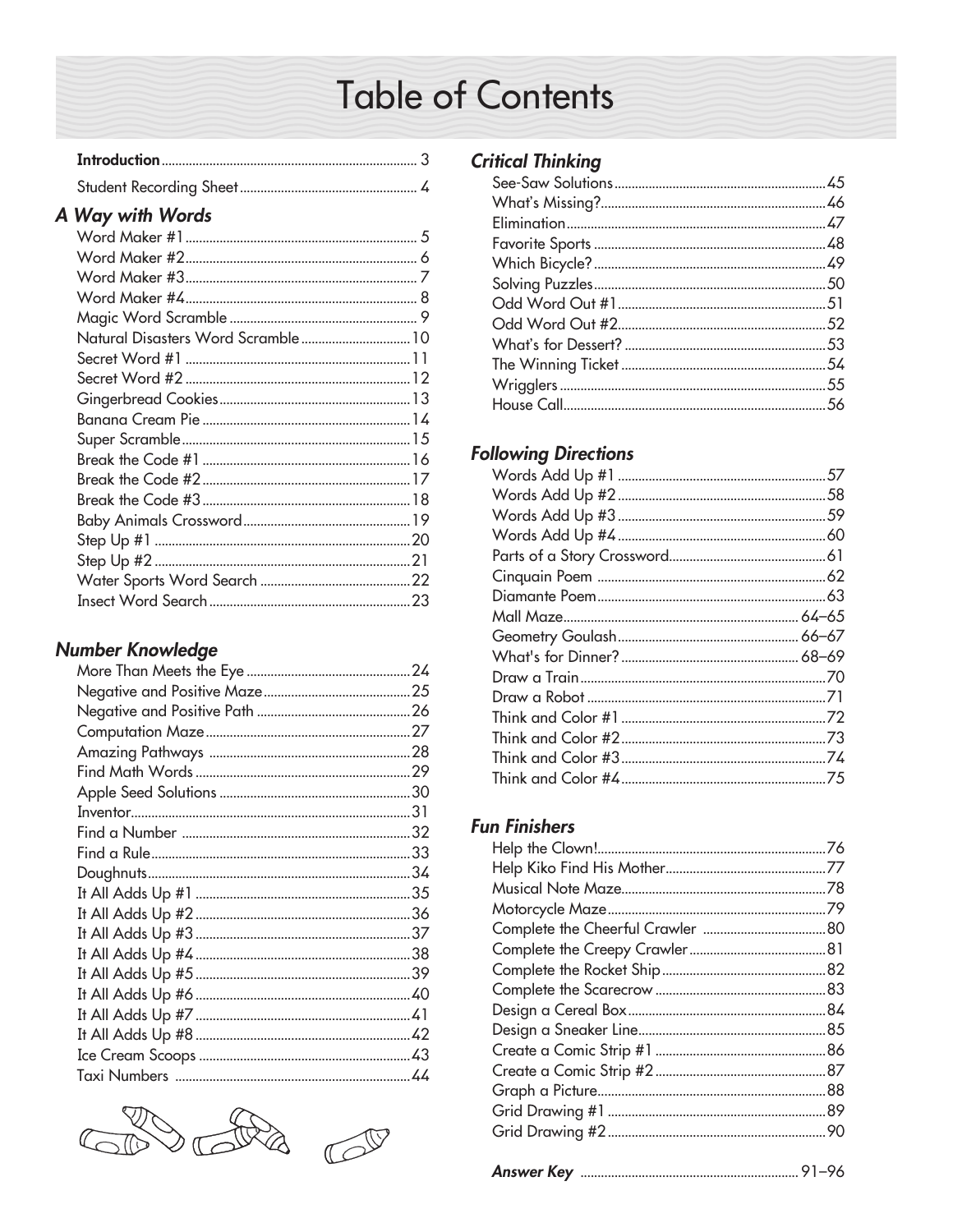## **Introduction**

*More I'm Through! What Can I Do?* is a one-stop resource that addresses this all-too-familiar question teachers hear from students who finish early. The high-interest, ready-to-use puzzles, riddles, brainteasers, and mazes can be completed with minimal teacher assistance and help sharpen language arts, math, creative thinking, and critical thinking skills. This new series is a follow-up to our best-selling titles *I'm Through! What Can I Do?*

### **GETTING STARTED**

Use any of the following suggestions to create a simple, structured environment that allows students to access these activities independently and keeps busy classrooms running smoothly.

- 1. Create individual student packets using all of the activity pages. Have students keep the packets in their desks and complete pages if they finish their assigned work early.
- 2. Create smaller packets by content areas (language arts and math) to use at centers. Store each set of packets in a file folder. Attach a class list to the outside of each folder. Have students cross out their names after they complete the packet.
- 3. Use activity pages individually as
	- $\Box$  supplements to specific lessons
	- **ID** homework assignments
	- substitute teacher's helpers
	- **10** three-minute transition activities
	- **ID** morning warm-up or after-lunch refocusing activities

#### **HELPFUL TIPS TO FREE YOUR TIME**

- **ID** Allow students to consult classmates to figure out puzzles.
- **Encourage students to correct each other's work.**
- **Place copies of the answer key in an accessible area for students to pull as needed**  for self-correction.
- Give students copies of the Student Recording Sheet (page 4) to keep track of completed activity pages. Have students color in or check off each activity after it is completed.

However you choose to use the activity pages, let *More I'm Through! What Can I Do?* assist you in establishing a constructive and productive classroom environment.





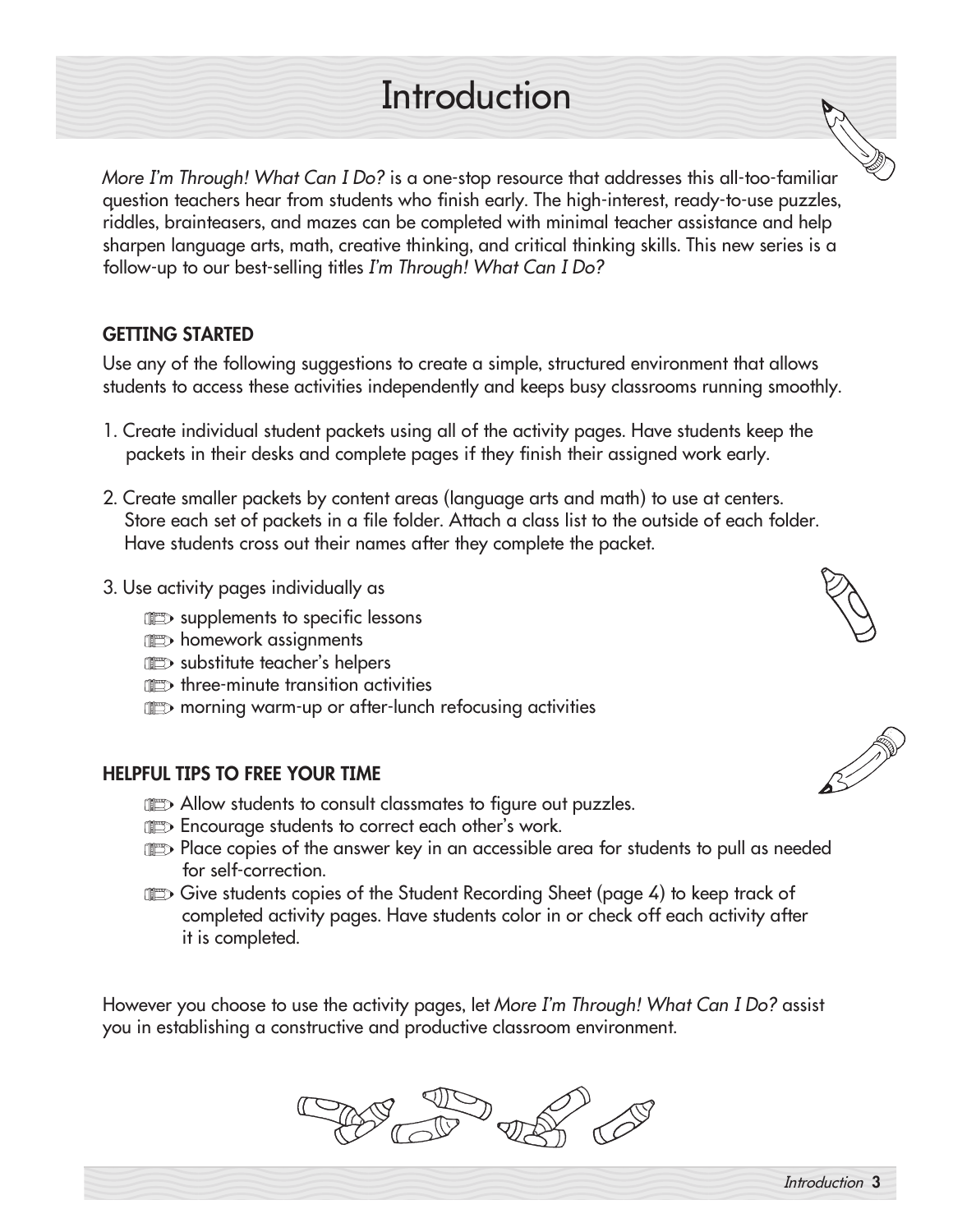Name:

Keep track of your work by filling in the box after completing the activity.

| B             | <b>CONTRACTOR</b> |       | <b>DESCRIPTION</b> |       | <b>CONTROLLED</b> | $\mathbb{Z}^N$ |       | $\begin{picture}(120,10) \put(0,0){\line(1,0){10}} \put(15,0){\line(1,0){10}} \put(15,0){\line(1,0){10}} \put(15,0){\line(1,0){10}} \put(15,0){\line(1,0){10}} \put(15,0){\line(1,0){10}} \put(15,0){\line(1,0){10}} \put(15,0){\line(1,0){10}} \put(15,0){\line(1,0){10}} \put(15,0){\line(1,0){10}} \put(15,0){\line(1,0){10}} \put(15,0){\line($ |       | <b>CONTROLLED</b> | N            |
|---------------|-------------------|-------|--------------------|-------|-------------------|----------------|-------|-----------------------------------------------------------------------------------------------------------------------------------------------------------------------------------------------------------------------------------------------------------------------------------------------------------------------------------------------------|-------|-------------------|--------------|
| A             | p. 5              | p. 6  | p. 7               | p. 8  | p. 9              | p. 10          | p. 11 | p. 12                                                                                                                                                                                                                                                                                                                                               | p. 13 | p. 14             |              |
| $\mathscr{L}$ | p. 15             | p.16  | p. 17              | p. 18 | p. 19             | p. 20          | p. 21 | p. 22                                                                                                                                                                                                                                                                                                                                               | p. 23 | p. 24             | A March 1999 |
|               | p. 25             | p. 26 | p. 27              | p. 28 | p. 29             | p. 30          | p. 31 | p. 32                                                                                                                                                                                                                                                                                                                                               | p. 33 | p. 34             | $\mathbb{P}$ |
|               | p. 35             | p. 36 | p. 37              | p. 38 | p. 39             | p. 40          | p. 41 | p. 42                                                                                                                                                                                                                                                                                                                                               | p. 43 | p. 44             | J            |
| <b>Allen</b>  | p. 45             | p. 46 | p. 47              | p. 48 | p. 49             | p. 50          | p. 51 | p. 52                                                                                                                                                                                                                                                                                                                                               | p. 53 | p. 54             |              |
|               | p. 55             | p. 56 | p. 57              | p. 58 | p. 59             | p. 60          | p.61  | p. 62                                                                                                                                                                                                                                                                                                                                               | p. 63 | p. 64             | A            |
|               | p. 65             | p. 66 | p. 67              | p. 68 | p.69              | p. 70          | p. 71 | p. 72                                                                                                                                                                                                                                                                                                                                               | p. 73 | p. 74             |              |
|               | p. 75             | p. 76 | p. 77              | p. 78 | p. 79             | p. 80          | p. 81 | p. 82                                                                                                                                                                                                                                                                                                                                               | p. 83 | p. 84             |              |
| CON CONTINENT | p. 85             | p. 86 | p. 87              | p. 88 | p. 89             | p. 90          |       |                                                                                                                                                                                                                                                                                                                                                     |       |                   |              |
| $\mathbb{R}$  |                   |       |                    |       |                   |                |       |                                                                                                                                                                                                                                                                                                                                                     |       |                   |              |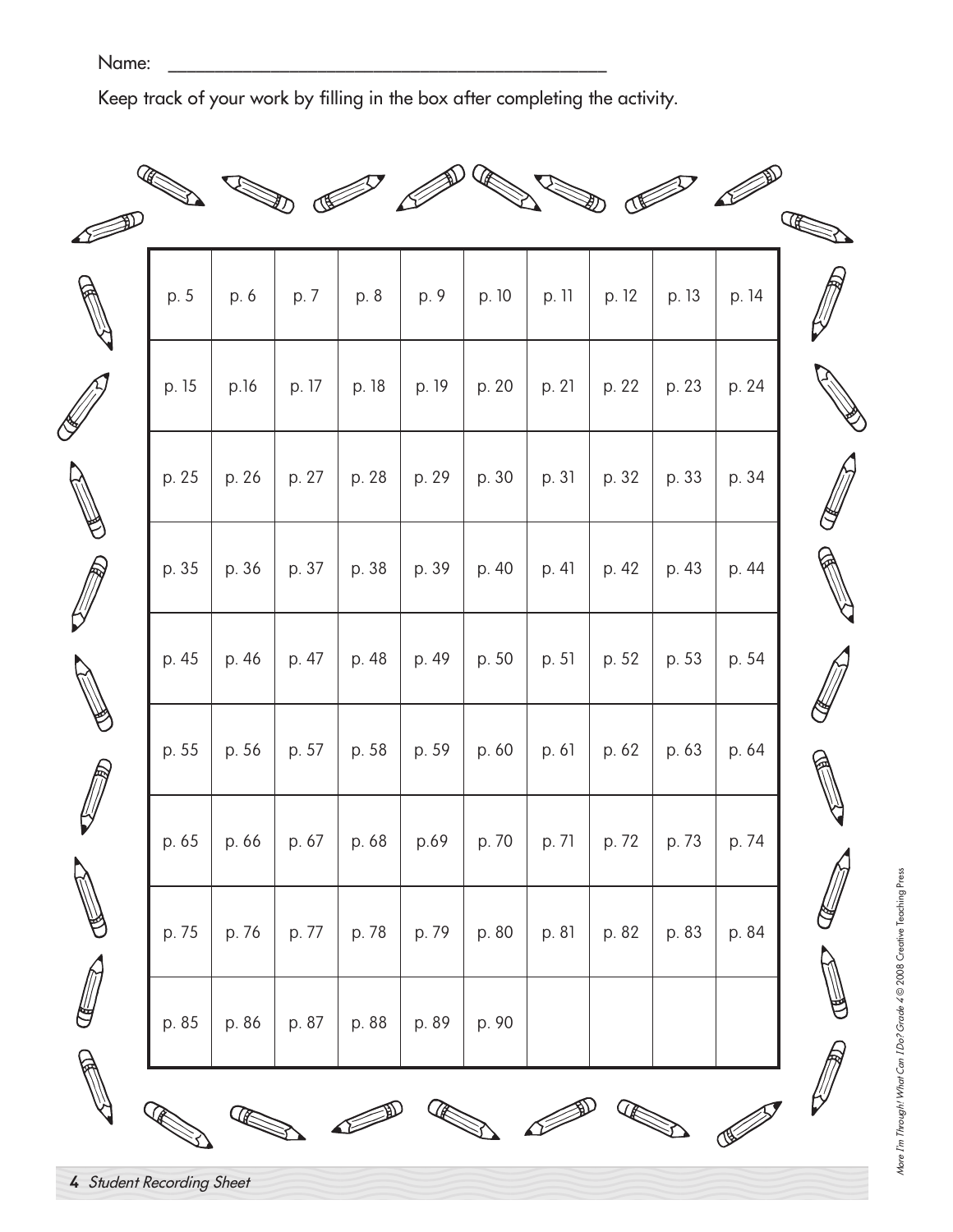# **Word Maker #1**

How many words can you find in the Word Maker square? There are more than 50 words!

### **Rules to remember:**

- The words you find must have 3 or more letters.
- From any beginning letter, build a word by going left, right, up, down, or diagonally. (A single word may go in more than one direction.)
- • You may not skip a square! Each letter in a word must touch the squares before and after it.
- The same letter square can be used more than once in a word, but it cannot be used twice in a row.
- The star can count for any letter, and it can be used twice in a row.
- • Proper nouns (e.g., *Harry*) are not allowed.

| S                                           | Ť | a |
|---------------------------------------------|---|---|
| Y                                           | ★ | n |
| $\mathsf{h}% _{1}\left( t_{1},t_{2}\right)$ | a | W |

\_\_\_\_\_\_\_\_\_\_\_\_\_\_\_\_\_\_ \_\_\_\_\_\_\_\_\_\_\_\_\_\_\_\_\_\_ \_\_\_\_\_\_\_\_\_\_\_\_\_\_\_\_\_\_

\_\_\_\_\_\_\_\_\_\_\_\_\_\_\_\_\_\_ \_\_\_\_\_\_\_\_\_\_\_\_\_\_\_\_\_\_ \_\_\_\_\_\_\_\_\_\_\_\_\_\_\_\_\_\_

\_\_\_\_\_\_\_\_\_\_\_\_\_\_\_\_\_\_ \_\_\_\_\_\_\_\_\_\_\_\_\_\_\_\_\_\_ \_\_\_\_\_\_\_\_\_\_\_\_\_\_\_\_\_\_

\_\_\_\_\_\_\_\_\_\_\_\_\_\_\_\_\_\_ \_\_\_\_\_\_\_\_\_\_\_\_\_\_\_\_\_\_ \_\_\_\_\_\_\_\_\_\_\_\_\_\_\_\_\_\_

\_\_\_\_\_\_\_\_\_\_\_\_\_\_\_\_\_\_ \_\_\_\_\_\_\_\_\_\_\_\_\_\_\_\_\_\_ \_\_\_\_\_\_\_\_\_\_\_\_\_\_\_\_\_\_

\_\_\_\_\_\_\_\_\_\_\_\_\_\_\_\_\_\_ \_\_\_\_\_\_\_\_\_\_\_\_\_\_\_\_\_\_ \_\_\_\_\_\_\_\_\_\_\_\_\_\_\_\_\_\_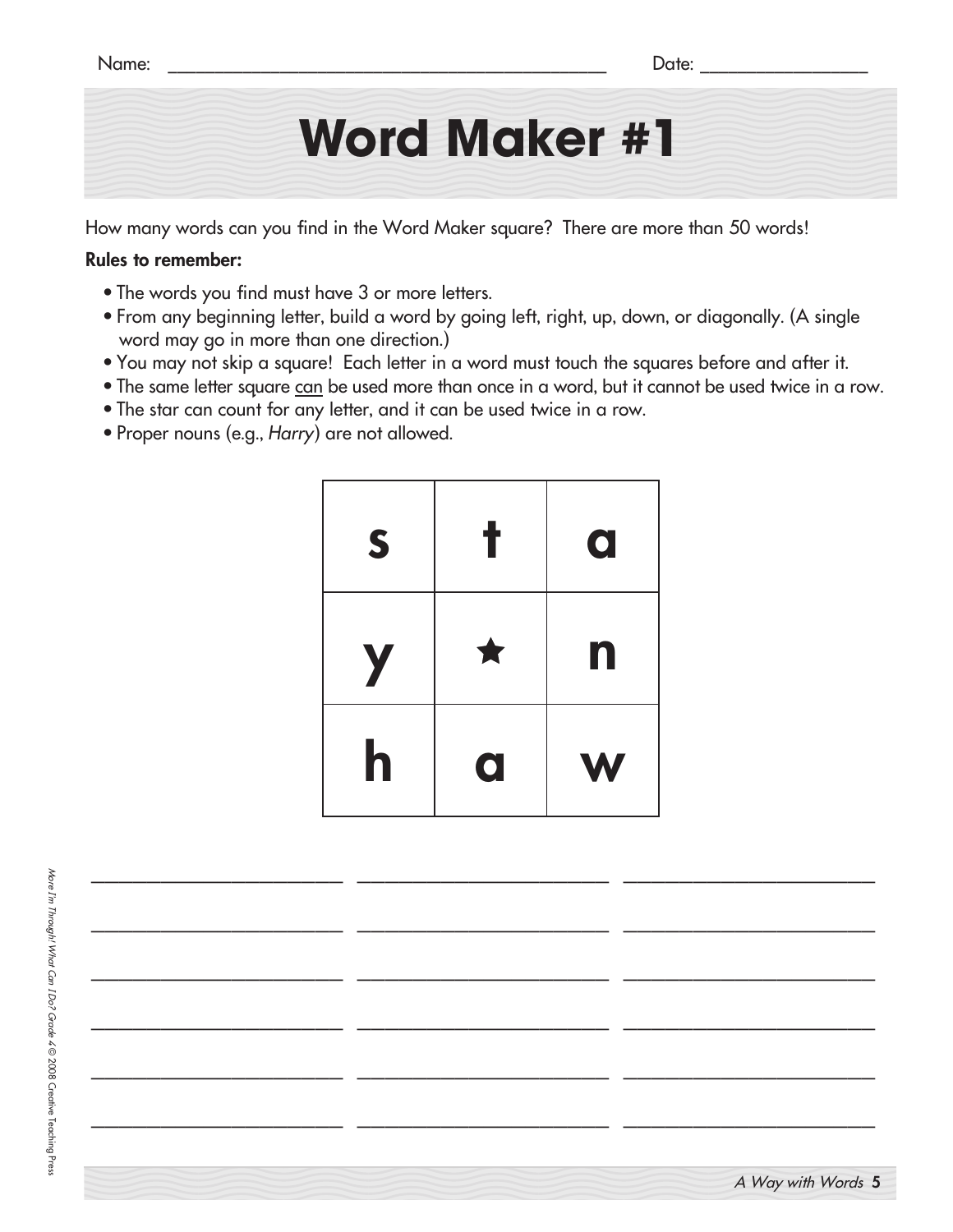#### Name: \_\_\_\_\_\_\_\_\_\_\_\_\_\_\_\_\_\_\_\_\_\_\_\_\_\_\_\_\_\_\_\_\_\_\_\_\_\_\_\_\_\_\_\_\_\_\_ Date: \_\_\_\_\_\_\_\_\_\_\_\_\_\_\_\_\_\_

# **Word Maker #2**

How many words can you find in the Word Maker square? There are more than 50 words!

#### **Rules to remember:**

- The words you find must have 3 or more letters.
- From any beginning letter, build a word by going left, right, up, down, or diagonally. (A single word may go in more than one direction.)
- • You may not skip a square! Each letter in a word must touch the squares before and after it.
- The same letter square can be used more than once in a word, but it cannot be used twice in a row.
- The star can count for any letter, and it can be used twice in a row.
- • Proper nouns (e.g., *Harry*) are not allowed.

| Y           | e               | $\mathbf k$ |
|-------------|-----------------|-------------|
| $\mathbf O$ | V               | n           |
| $\mathbf m$ | $\blacklozenge$ | a           |

\_\_\_\_\_\_\_\_\_\_\_\_\_\_\_\_\_\_ \_\_\_\_\_\_\_\_\_\_\_\_\_\_\_\_\_\_ \_\_\_\_\_\_\_\_\_\_\_\_\_\_\_\_\_\_

\_\_\_\_\_\_\_\_\_\_\_\_\_\_\_\_\_\_ \_\_\_\_\_\_\_\_\_\_\_\_\_\_\_\_\_\_ \_\_\_\_\_\_\_\_\_\_\_\_\_\_\_\_\_\_

\_\_\_\_\_\_\_\_\_\_\_\_\_\_\_\_\_\_ \_\_\_\_\_\_\_\_\_\_\_\_\_\_\_\_\_\_ \_\_\_\_\_\_\_\_\_\_\_\_\_\_\_\_\_\_

\_\_\_\_\_\_\_\_\_\_\_\_\_\_\_\_\_\_ \_\_\_\_\_\_\_\_\_\_\_\_\_\_\_\_\_\_ \_\_\_\_\_\_\_\_\_\_\_\_\_\_\_\_\_\_

\_\_\_\_\_\_\_\_\_\_\_\_\_\_\_\_\_\_ \_\_\_\_\_\_\_\_\_\_\_\_\_\_\_\_\_\_ \_\_\_\_\_\_\_\_\_\_\_\_\_\_\_\_\_\_

\_\_\_\_\_\_\_\_\_\_\_\_\_\_\_\_\_\_ \_\_\_\_\_\_\_\_\_\_\_\_\_\_\_\_\_\_ \_\_\_\_\_\_\_\_\_\_\_\_\_\_\_\_\_\_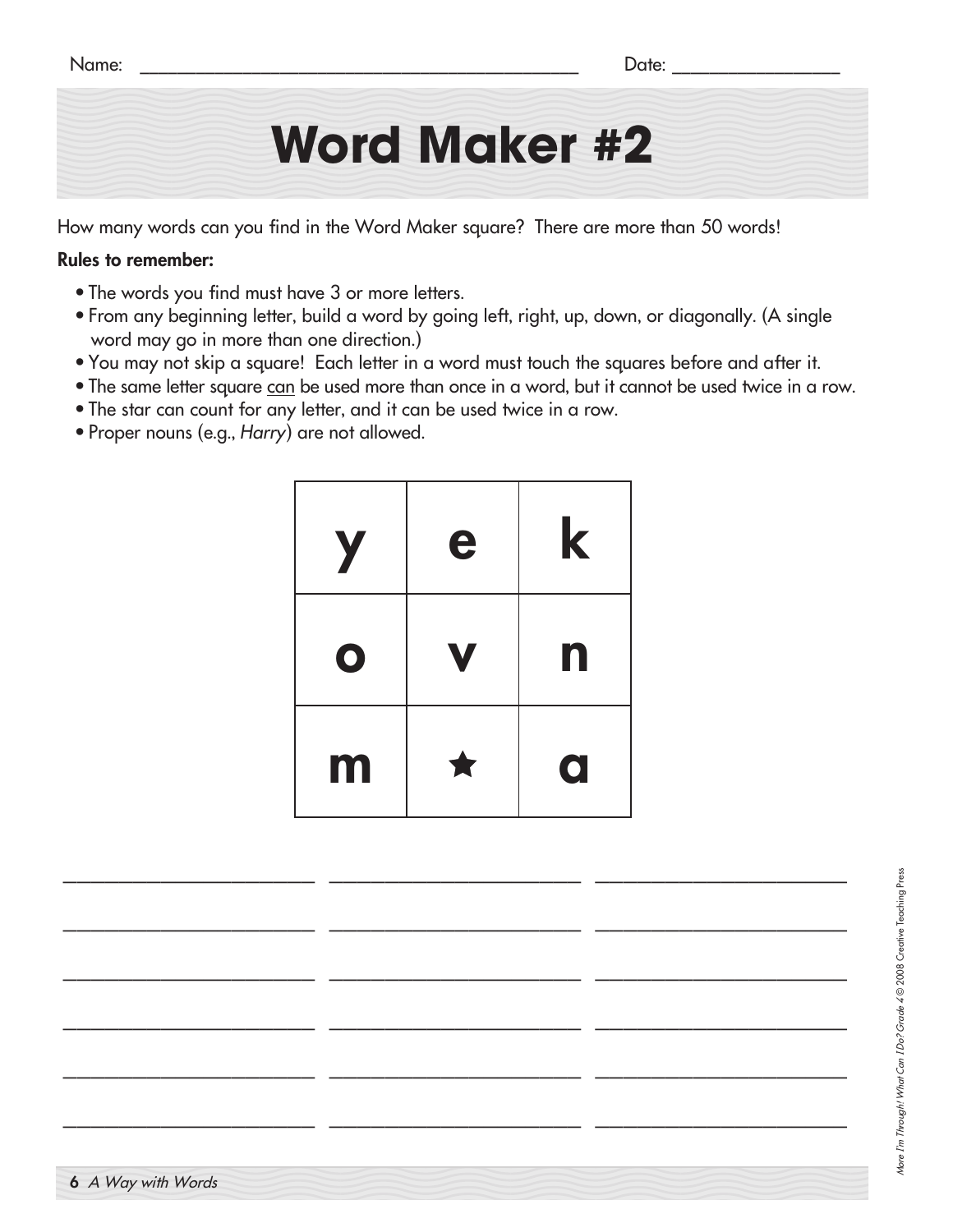# **Word Maker #3**

How many words can you find in the Word Maker square? There are more than 50 words!

### **Rules to remember:**

- The words you find must have 3 or more letters.
- From any beginning letter, build a word by going left, right, up, down, or diagonally. (A single word may go in more than one direction.)
- • You may not skip a square! Each letter in a word must touch the squares before and after it.
- The same letter square can be used more than once in a word, but it cannot be used twice in a row.
- The star can count for any letter, and it can be used twice in a row.
- • Proper nouns (e.g., *Harry*) are not allowed.

| Z | ★ | a | S           |
|---|---|---|-------------|
| d | U |   | a           |
|   | e | r | $\mathbf k$ |
| h | S | e | 9           |

\_\_\_\_\_\_\_\_\_\_\_\_\_\_\_\_\_\_ \_\_\_\_\_\_\_\_\_\_\_\_\_\_\_\_\_\_ \_\_\_\_\_\_\_\_\_\_\_\_\_\_\_\_\_\_

\_\_\_\_\_\_\_\_\_\_\_\_\_\_\_\_\_\_ \_\_\_\_\_\_\_\_\_\_\_\_\_\_\_\_\_\_ \_\_\_\_\_\_\_\_\_\_\_\_\_\_\_\_\_\_

\_\_\_\_\_\_\_\_\_\_\_\_\_\_\_\_\_\_ \_\_\_\_\_\_\_\_\_\_\_\_\_\_\_\_\_\_ \_\_\_\_\_\_\_\_\_\_\_\_\_\_\_\_\_\_

\_\_\_\_\_\_\_\_\_\_\_\_\_\_\_\_\_\_ \_\_\_\_\_\_\_\_\_\_\_\_\_\_\_\_\_\_ \_\_\_\_\_\_\_\_\_\_\_\_\_\_\_\_\_\_

\_\_\_\_\_\_\_\_\_\_\_\_\_\_\_\_\_\_ \_\_\_\_\_\_\_\_\_\_\_\_\_\_\_\_\_\_ \_\_\_\_\_\_\_\_\_\_\_\_\_\_\_\_\_\_

\_\_\_\_\_\_\_\_\_\_\_\_\_\_\_\_\_\_ \_\_\_\_\_\_\_\_\_\_\_\_\_\_\_\_\_\_ \_\_\_\_\_\_\_\_\_\_\_\_\_\_\_\_\_\_

A Way with Words